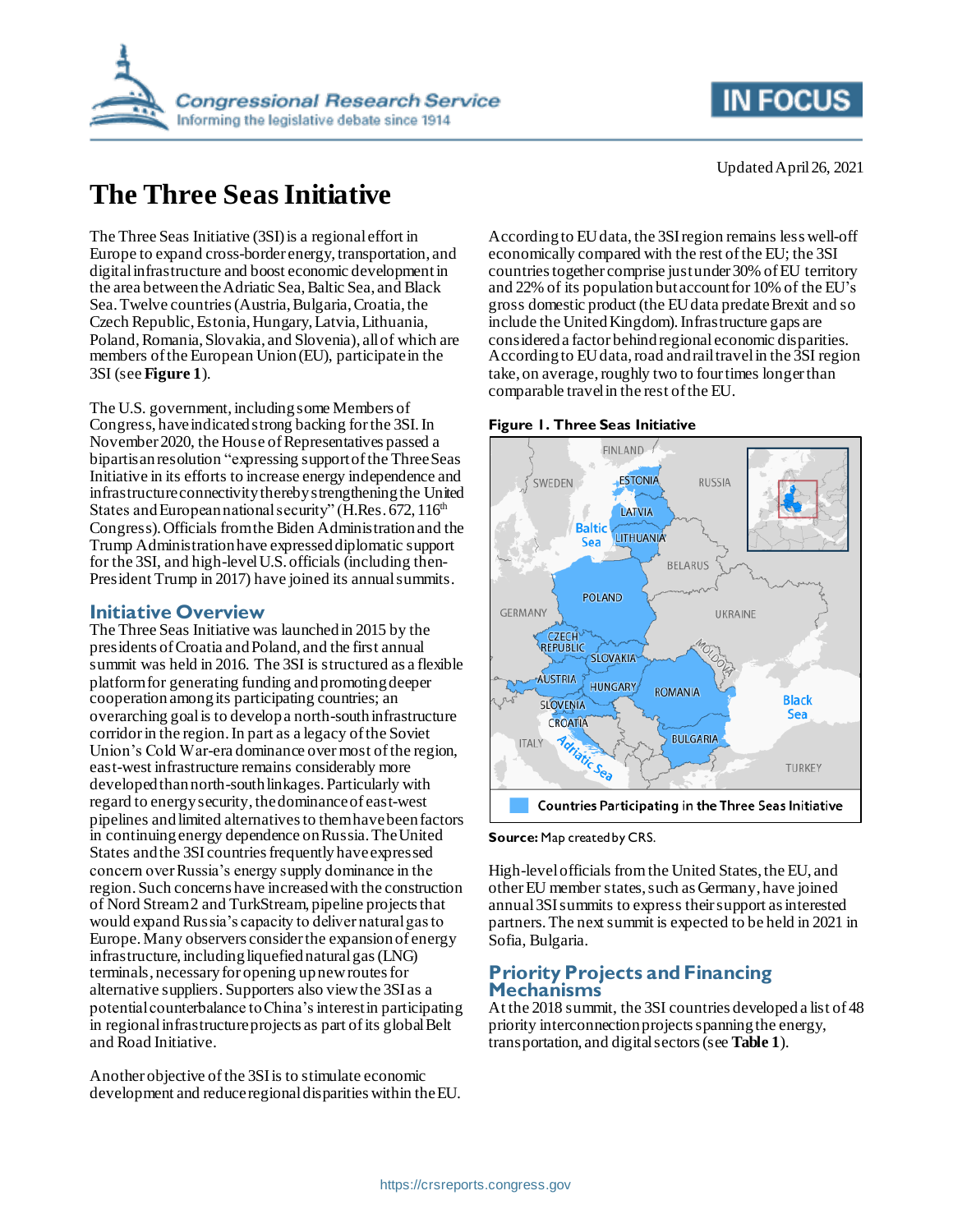#### <span id="page-1-0"></span>**Table 1. Three Seas Initiative Priority Project Examples by Sector**

#### (proposed and in-progress projects)

#### **Energy**

- An LNG terminal in Krk, Croatia (completed in late 2020), with a connecting pipeline through Hungary and Slovakia
- The Gas Interconnection Poland-Lithuania (GIPL), a pipeline that would connect Lithuania, Latvia, and Estonia to the wider European gas network
- The Bulgaria-Romania-Hungary-Austria (BRUA) pipeline, which would supply Romanian Black Sea gas to the region

#### **Transportation**

- The completion of Trans-European Transport Network (TEN-T) north-south road and railway corridors that would connect the Baltic (Poland) with the Adriatic (Slovenia and Italy) and with Greece via the Western Balkans
- Viking Train, a railway to connect the Baltic Sea to the Black Sea, via Lithuania, Belarus, and Ukraine
- FAIRway Danube, a project to improve infrastructure and navigation conditions for water traffic on the Danube River in Romania, Bulgaria, Croatia, Hungary, and Slovakia

#### **Digital**

- The Three Seas Digital Highway, a series of projects to improve data transfer and enhance communications infrastructure, including 5G technology and fiber optics
- 3SI Marketplace, seeking to boost trade and investment in the region by connecting small- and medium-sized enterprises (SMEs) to investment capital
- The SmartCity Forum, seeking to accelerate innovation and foster investment in innovation in regional cities
- **Source:** Three Seas Initiative Summit Bucharest, September 17-18, 2018, *Three Seas Initiative Priority Interconnection Projects*.

The Three Seas Initiative Investment Fund, a mechanism intended to draw in private-sector financial support, was launched in 2019 with an initial commitment of  $\epsilon$ 500 million (about \$602 million) from development banks in Poland and Romania.As of April 2021, 9 of the 12 3SI countries have pledged contributions totaling about  $\epsilon_1$ billion (\$1.2 billion). The fund's current target is to raise  $\epsilon$ 3 billion to  $\epsilon$ 5 billion (\$3.6 billion to \$6 billion).

The EU is a source of significant financial support for member state connectivity projects and other regional development initiatives. According to EU data, more than €150 billion (about \$180billion) in regional development and cohesion funds was allocated to the 3SI countries under the EU's 2014-2020 budget framework; over one-third of this amount was for investments in transport, energy, and digital connectivity projects. Manyof the 3SI priority projects have been approved for partialfinancial support from various EU funds or for loans from the European Investment Bank. The Connecting Europe Facility (CEF), a  $\epsilon$ 30 billion (about \$36 billion) EU funding instrument, shares the 3SI's emphasis on strategic investments in largescale transport, energy, and digital infrastructure networks. According to EU data, as of 2018, over 90% of CEF funding for natural gas projects went to the 3SI countries.

# **Issues for Congress**

The objectives of the 3SI appearto align with a number of broad U.S. security and economic goals that have received congressional interest and support. In recent years, some Members of Congress have demonstrated a growing interest in European energy security and sought to encourage reduced energy reliance on Russia, including by promoting U.S. LNG exports. The Further Consolidated Appropriations Act, 2020 (P.L. 116-94), includes the European Energy Security and Diversification Act of 2019 (Division P, Title XX) and the Eastern Mediterranean Security and Energy Partnership Act of 2019 (Division J, Title II).

Members of Congress also may be interested in U.S. financial support forthe 3SI. The Trump Administration pledged up to \$1 billion in support through the U.S. International Development Finance Corporation (DFC). In December 2020, DFC approved a \$300 million investment in the fund to be used "primarily for projects focused on energy security." This investment approval was facilitated by the European Energy Security and Diversification Act of 2019, which eases country-income-level restrictions for certain energy infrastructure projects in Europe.In February 2021, a bipartisan group of Members urged the Biden Administration to continue the previous Administration's pledged financial support forthe 3SI and called on DFC to finalize its approved \$300 million investment, citing concern over infrastructure deficiencies that make the 3SI region "overly dependent on Russia and China for energy and economic needs." For additional information about the DFC, see CRS In Focus IF11436, *U.S. International Development Finance Corporation (DFC)*, by Shayerah Ilias Akhtar and Nick M. Brown.

Some Members of Congress have demonstrated strong support for a range of efforts to deter potential Russian aggression and perceived malign influence in Europe. Some Members of Congress also have expressedincreasing concern over strategic competition with China in Europe and may have an interest in potential avenues to counterbalance the influence of China's financial investments and diplomatic engagement in the region. In the context of these broad strategic concerns, Members of Congress may be interested in U.S. involvement with the 3SI as a complement to the United States' already extensive diplomatic, security, and economic cooperation with the countries of Central and Eastern Europe.

**Sarah E. Garding**, Analyst in European Affairs **Derek E. Mix**, Specialist in European Affairs